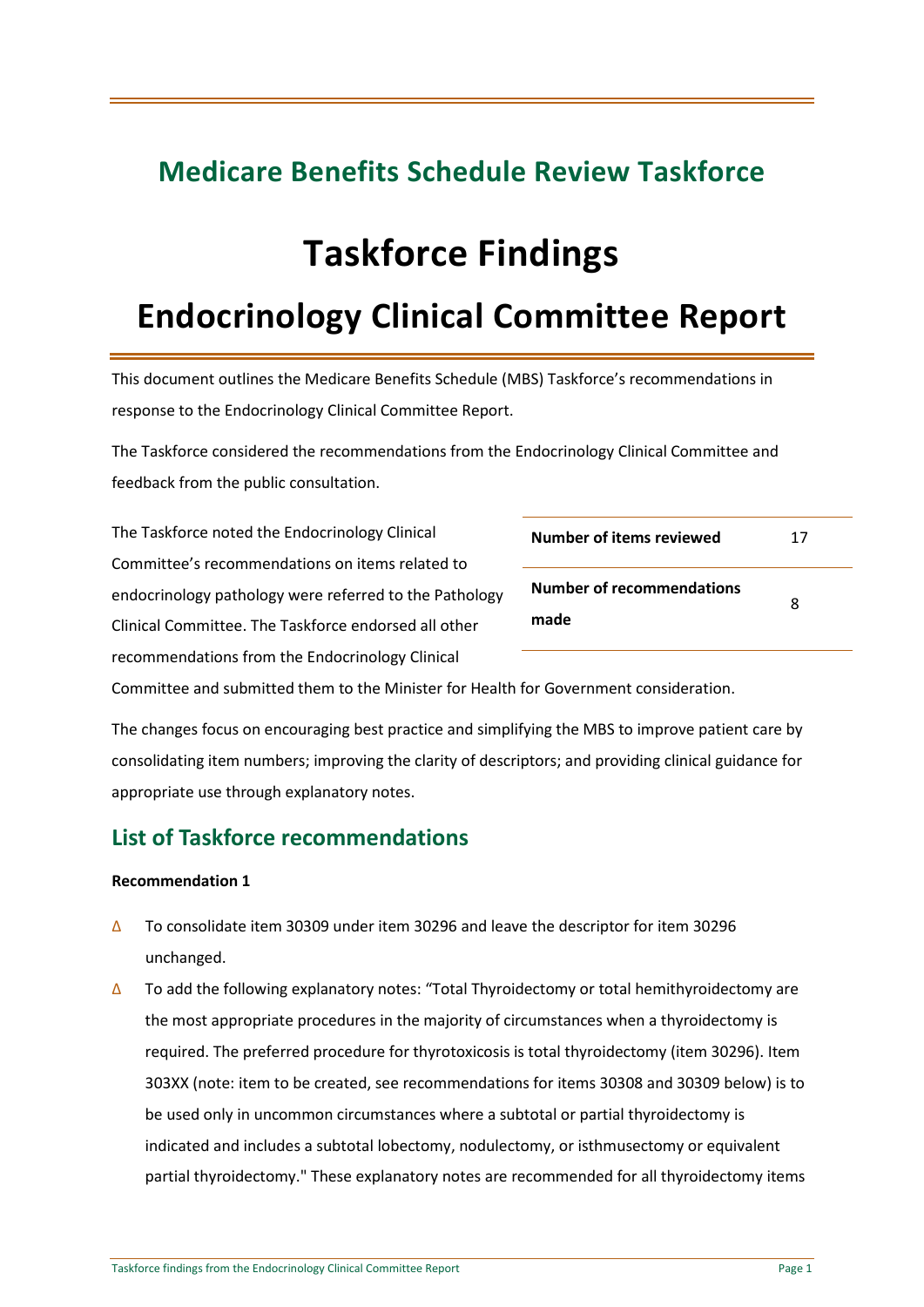other than 30297, please see recommendations for items 30306, 30308 and 30310 for further rationale. (Explanatory notes are not currently provided for these items.)

#### **Recommendation 2**

- ∆ To leave the item descriptor for 30306 unchanged.
- ∆ To add the following explanatory notes: "Total Thyroidectomy or total hemithyroidectomy are the most appropriate procedures in the majority of circumstances when a thyroidectomy is required. The preferred procedure for thyrotoxicosis is total thyroidectomy (item 30296). Item 303XX (consolidation 30308 and 30310) is to be used only in uncommon circumstances where a subtotal or partial thyroidectomy is indicated and includes a subtotal lobectomy, nodulectomy, or isthmusectomy or equivalent partial thyroidectomy." These explanatory notes are recommended for all thyroidectomy items other than 30297, please see recommendations for items 30296 and 30309, and 30308 and 30310 for further rationale. (Explanatory notes are not currently provided for this item.)

#### **Recommendation 3**

- ∆ To consolidate items 30308 and 30310 into one new item (item 303XX) for the uncommon circumstances when a partial or subtotal thyroidectomy is indicated. The proposed item descriptor is as follows: "Partial or subtotal thyroidectomy (Anaes.) (Assist.)"
- ∆ To add the following explanatory notes: "Total Thyroidectomy or total hemithyroidectomy are the most appropriate procedures in the majority of circumstances when a thyroidectomy is required. The preferred procedure for thyrotoxicosis is total thyroidectomy (item 30296). Item 303XX [consolidation of 30308 and 30310] is to be used only in uncommon circumstances where a subtotal or partial thyroidectomy is indicated and includes a subtotal lobectomy, nodulectomy, or isthmusectomy or equivalent partial thyroidectomy." These explanatory notes are recommended for all thyroidectomy items other than 30297. (Explanatory notes are not currently provided for these items.)

- ∆ To leave the item descriptor for 30297 unchanged.
- ∆ To add the following explanatory notes: "This procedure is for re-exploratory thyroid surgery where prior thyroid surgery and associated scar tissue increases the complexity of surgery. For completion hemithyroidectomy on the contralateral side to a previous hemi thyroidectomy for thyroid cancer, item 30306 is the appropriate item." (Explanatory notes are not currently provided for this item.)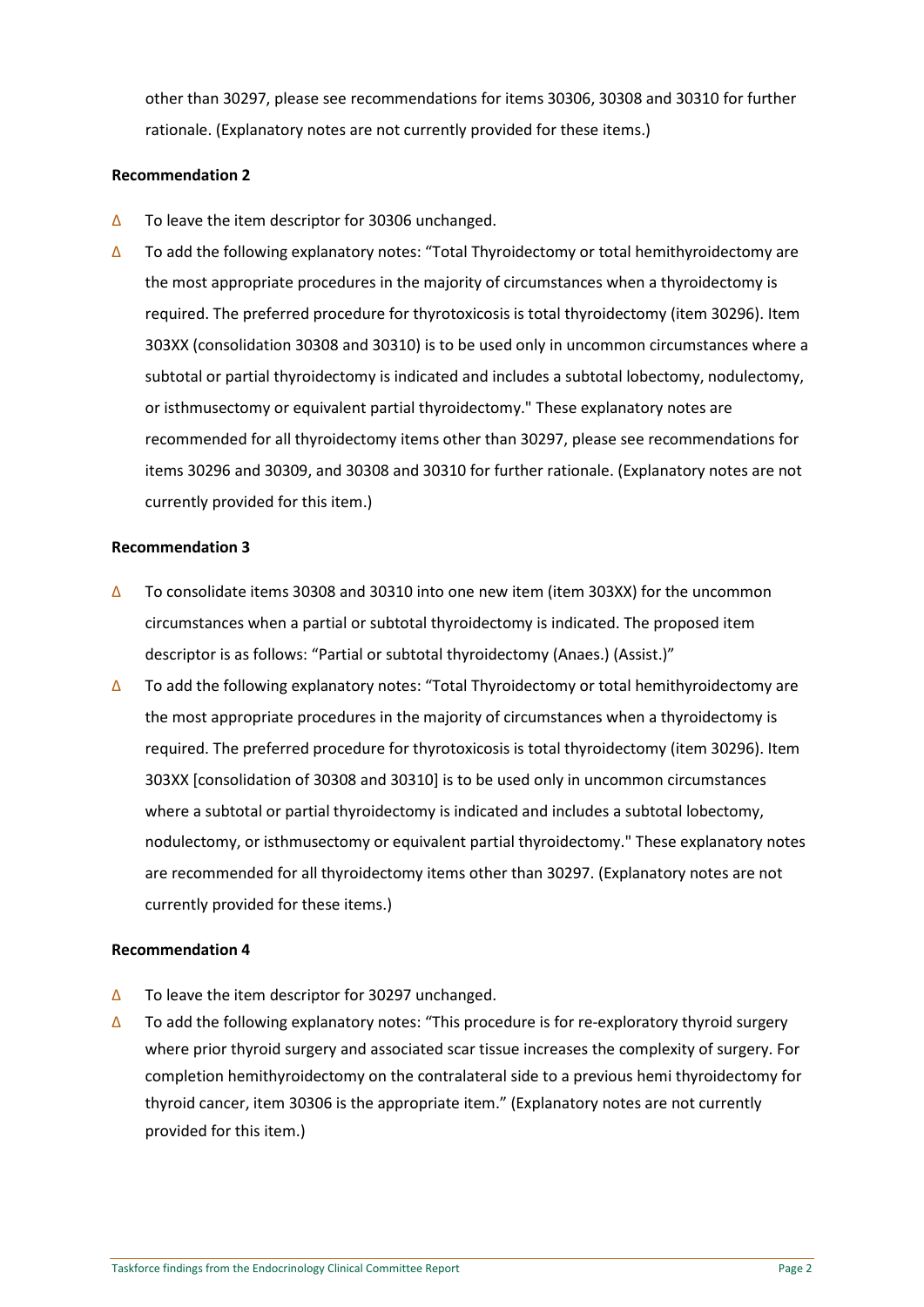#### **Recommendation 5**

- ∆ To amend the descriptors for all four items to promote best practice and improve ease of use. Proposed item descriptors are provided below:
	- ‒ 30315: Minimally invasive parathyroidectomy. Removal of 1 or more parathyroid adenoma through a small cervical incision for an image localised adenoma including thymectomy, not to be claimed with itself or items 30316, 30317 or 30320. (Anaes.) (Assist.)
	- ‒ 30318: Open parathyroidectomy, exploration and removal of 1 or more adenoma or hyperplastic glands via a cervical incision including thymectomy and cervical exploration of the mediastinum when performed. Not to be claimed with itself or items 30315, 30317 or 30320. (Anaes.) (Assist.)
	- ‒ 30317: Redo parathyroidectomy. Cervical re-exploration for persistent or recurrent hyperparathyroidism including thymectomy and cervical exploration of the mediastinum, not to be claimed with itself or items 30315, 30316 or 30320. (Anaes.) (Assist.)
	- ‒ 30320: Removal of a mediastinal parathyroid adenoma via sternotomy or mediastinal thorascopic approach, not to be claimed with itself or items 30315, 30316 or 30317. (Anaes.) (Assist.)
- ∆ The Committee advises that the revised item 30316 has a similar scope of practice to item 30315 and should have the same schedule fee.

- ∆ To amend the item descriptor to require a basal cortisol quantitation prior to a Synacthen Stimulation Test. The proposed item descriptor is provided below:
	- ‒ Personal performance of a Synacthen Stimulation Test, including associated consultation; by a medical practitioner with resuscitation training and access to facilities where life support procedures can be implemented, if serum cortisol at 0830-0930 hours in the preceding month has been measured at greater than 100 nmol/L but less than 400 nmol/L; or in a patient who is acutely unwell where adrenal insufficiency is suspected.
- ∆ To add explanatory notes to guide best practice. Proposed explanatory notes:
	- ‒ A 0900h serum cortisol (0830-0930) less than 100 nmol/L indicates adrenal deficiency and a Synacthen Test is not required.
	- ‒ A 0900h serum cortisol (0830-0930) greater than 400 nmol/L indicates adrenal sufficiency and a Synacthen Test is not required. An exception to this is when testing women on oral contraception where cortisol levels may be higher due to increases in cortisol-binding globulin and this threshold may not exclude women with adrenal insufficiency.